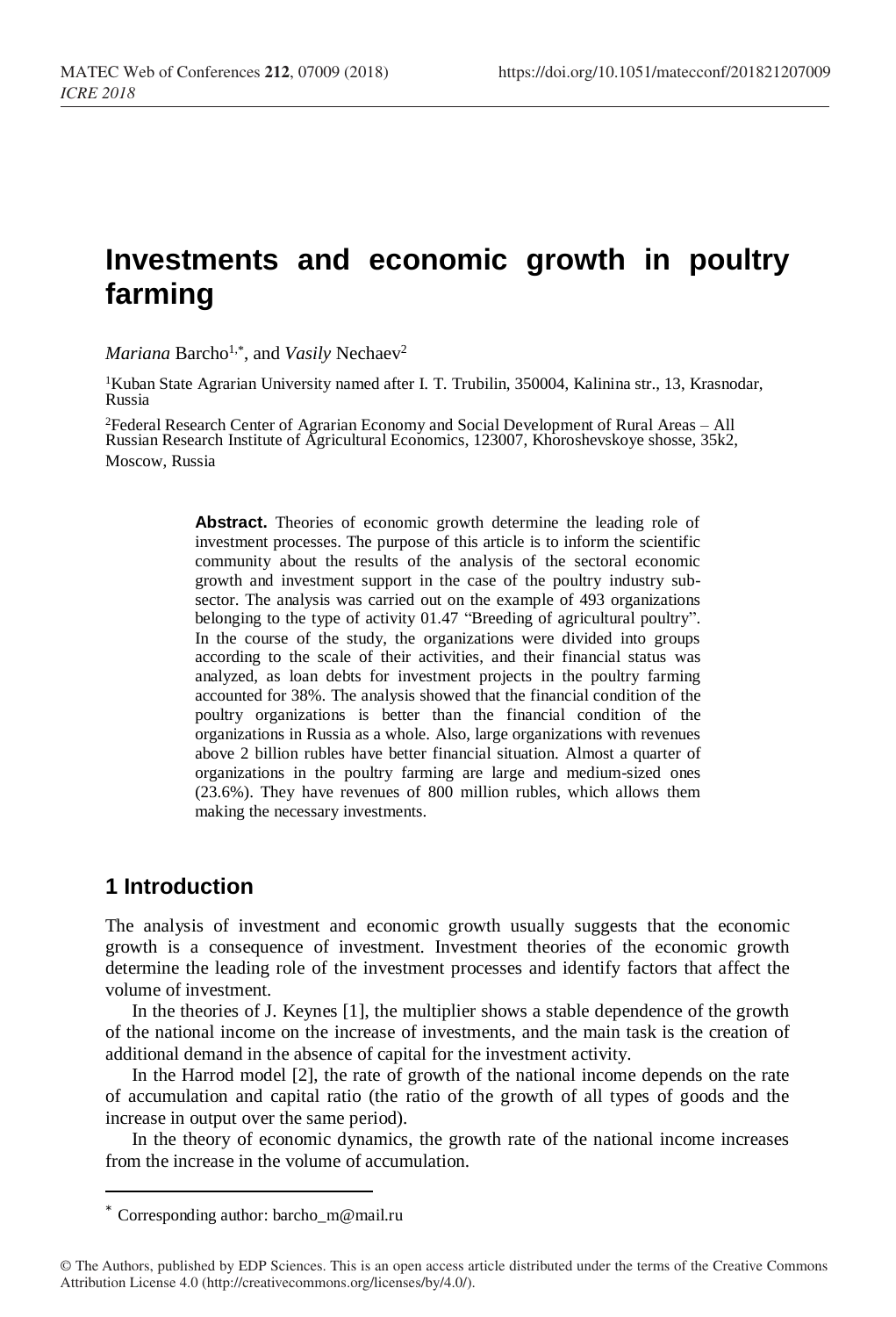In modern economic theory, economic growth is seen not simply as an increase in production, but as an increase in competitive products (works and services), which requires updating not only equipment, but also technology, and investment growth. Therefore, to increase the growth rates of production, it is necessary to improve the use of fixed assets, and structural and institutional improvement of the investment process.

# **2 Materials and methods**

The purpose of the research is to analyze the sectoral economic growth and investment provision on the example of the poultry industry sub-sector.

In the course of the study, methods of comparison, graphical presentation of results, computational and constructive methods, as well as groupings were used. For the processing of statistical data, the software of the consulting financial and analytical company Akon was utilized [3].

#### **2 Results**

The sub-sector of poultry farming is characterized by the concentration of resources, precocity of cultivation, less feed conversion per unit of output, use of mechanized and automated technologies, and high potential for satisfying the population's food needs. All this determines the priority development of the poultry sub-sector and the availability of government programs to support it. The industry shows a stable growth (Figure 1).



**Fig. 1** Growth of the poultry production for slaughter in farms of all categories, thousand tons.

At the end of 2016 [3], the Ministry of Agriculture of the Russian Federation subsidized 3123 investment loans in the field of livestock. The largest volume of subsidized investment loans in the livestock sector was directed to the pig farming and poultry. The balance of loan debts in the poultry farming is 38%.

| DIrection                   | loans | million rubles. | Number of Amount under The balance of loan debt as<br>the contract, of January 1, 2017, million Доля, %<br>rubles. |     |
|-----------------------------|-------|-----------------|--------------------------------------------------------------------------------------------------------------------|-----|
| Total                       | 3123  | 767 820.66      | 358 520.05                                                                                                         | 100 |
| Pib farming                 | 589   | 331 600.89      | 161 219.23                                                                                                         | 45  |
| Poultry                     | 637   | 282 177.37      | 137 546.78                                                                                                         | 38  |
| Other livestock             | 538   | 70 933.61       | 25 206.24                                                                                                          |     |
| Technical and technological | 1077  | 51 747.71       | 20 650.47                                                                                                          |     |

**Table 1.** Structure of subsidized investment loans in the livestock sector in terms of directions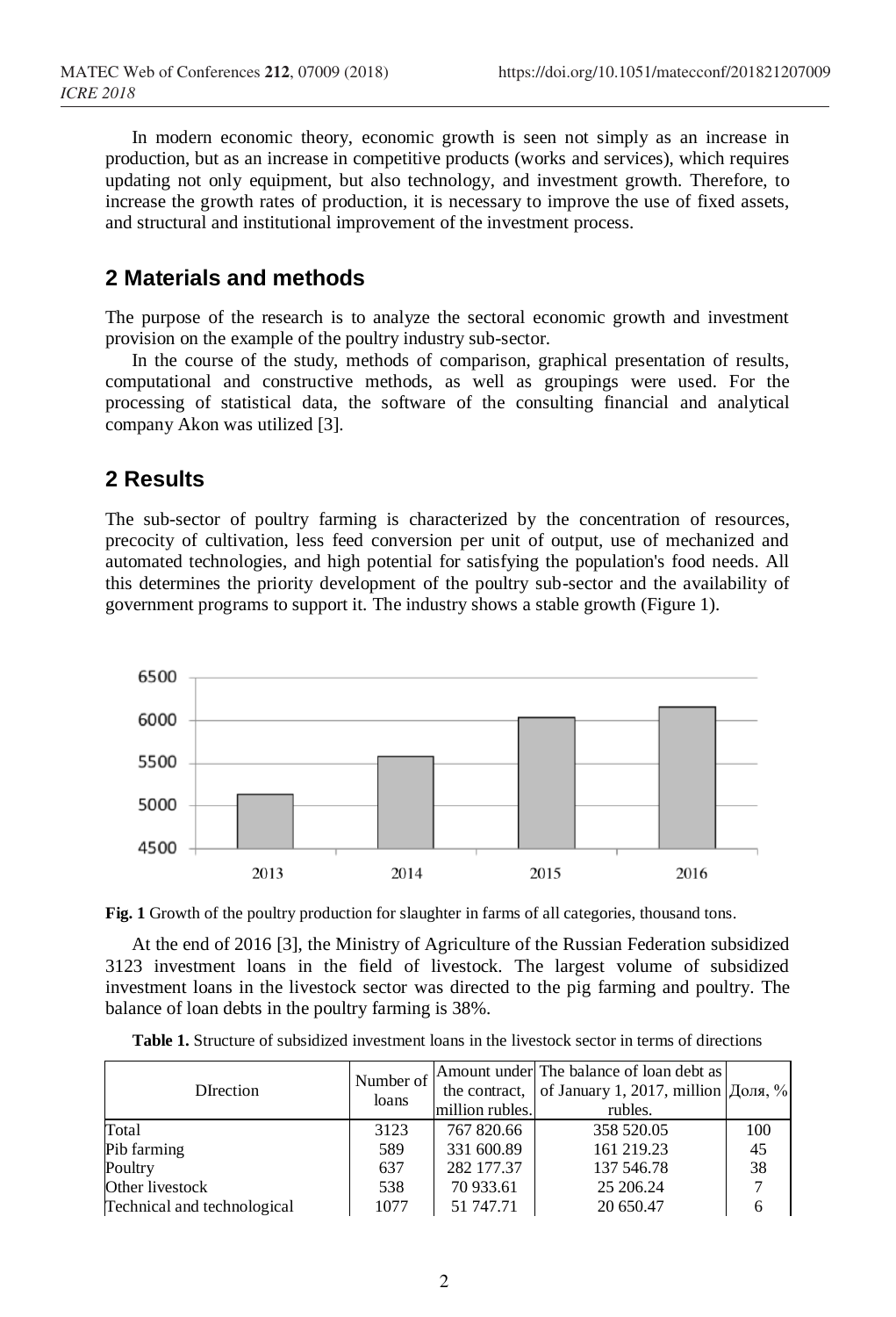| modernization                 |     |           |          |  |
|-------------------------------|-----|-----------|----------|--|
| Fodder production             | 77  | 22 344.93 | 11464.62 |  |
| Purchase of breeding products | 195 | 7283.17   | 1721.81  |  |
| Logistic centers in livestock |     | 1732.98   | 710.91   |  |

The existence of loan debts requires consideration of the financial situation of the poultry organizations. Based on the data of the official accounting statements of organizations of the Russian Federation for 2016, presented in the Rosstat database, 493 organizations were identified by the type of activity 01.47 "Breeding of agricultural poultry". Large, medium-sized, small organizations and micro-organizations are identified by the revenue share (Figure 2).





In general, small, micro and smaller organizations make up 98.3% of the organizations of Russia that complicates their innovative development, since small business does not have enough funds for innovation investments. Large organizations with revenues of more than 2 billion rubles make up only 0.5%. In the poultry farming, large and medium-sized organizations account for 23.6%, that is, almost a quarter of organizations have revenues of 800 million rubles and more. That allows making the necessary investments. This is confirmed by the characteristics of the financial condition of the poultry organizations (Table 2).

In the presented table, the financial condition of the poultry organizations is better than the financial state of organizations in Russia as a whole. Also, large organizations have better financial state.

# **4 Discussion**

The calculated financial ratios for the poultry organizations allow us drawing the following conclusions.

The coefficient of autonomy corresponds to the norm in the group of large and small poultry organizations. All other organizations demonstrate dependence on the borrowed sources of financing, especially all-Russian poultry enterprises and micro-organizations.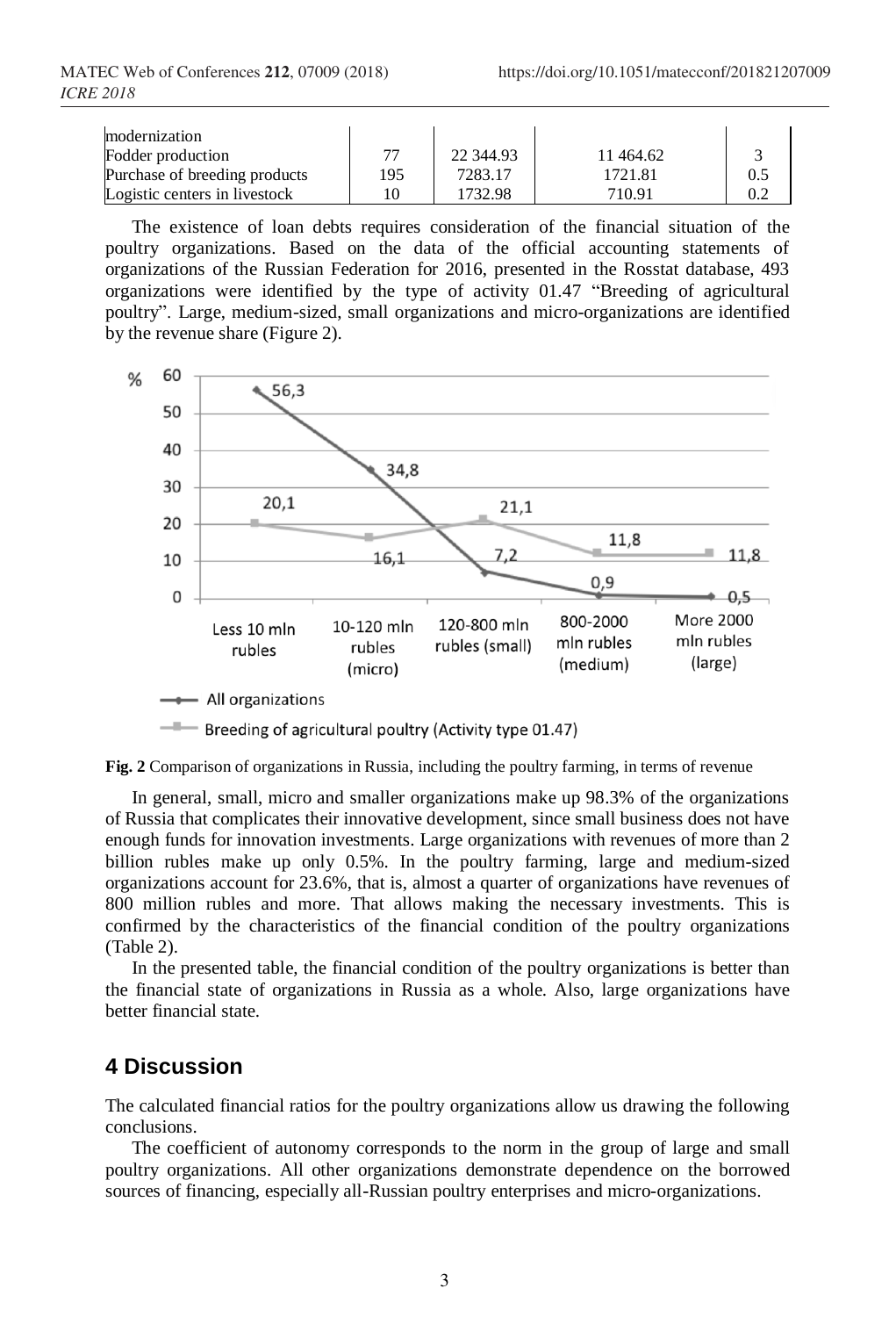The coefficient of current assets corresponds to the norm only in the group 3 for small organizations of the sector, and for all-Russian enterprises in the groups 4 and 5. This suggests that practically all organizations do not have enough funds to finance their current activities, and there are signs of insolvency (bankruptcy).

The coefficient of investment cover corresponds to the limit of 0.7 in the groups 1-3 of the sectoral poultry organizations. In all groups of all-Russian organizations it is below the threshold values that means that not all organizations will be able to settle with creditors, since it is possible that they use short-term loans and short-term cash borrowing funds for the purchase of non-current assets (buildings, equipment, etc.).

The coefficients of current liquidity practically correspond to the industry value up to 1.5, but not lower than 1. Large and small branch organizations have the best indicators. Sectoral micro-enterprises of the  $4<sup>th</sup>$  group experience difficulties with the discharge of current liabilities.

The coefficient of quick liquidity corresponds to the normative values only in very small all-Russian organizations of the groups 4 and 5. In other organizations, liquid assets do not cover short-term liabilities, and there is a risk of loss of solvency.

The absolute liquidity ratio shows the ratio of the organization's liquid assets to shortterm liabilities and has very low values, which is determined by the specifics of the production cycle of the poultry organizations and characterizes the lack of liquid funds. Large organizations of the  $1<sup>st</sup>$  group are in a better situation.

Among the sector organizations, the efficiency of activities is the highest in the 1<sup>st</sup> and 3<sup>rd</sup> group. Profitability of sales shows profitability of the main activity of organizations. For the poultry organizations it is higher than all-Russian indicators. The rate of net profit reflects the efficiency of activities as a whole, since it takes into account, in addition to the profit from the sale of products (works and services), the payments on loans, exchange differences and other gains and losses. In the groups 1-3, it is higher in the poultry organizations, in the groups 4 and 5 - in all-Russian ones. Return on assets shows the return on the invested ruble in the organization's assets - for the poultry farmers it varies from 2.6 to 6.2 kopecks, for all-Russian - from 2.9 to 5.5 kopecks. We would like to note that this indicator in the poultry organizations decreases with a decrease in the size of organizations, and for all-Russian organizations it increases with a decrease in size.

# **5 Conclusion**

The analysis of economic growth and investment support of the poultry organizations showed that the industry demonstrates growth in production and is provided with subsidized investment loans. The analysis of the financial status of the poultry organizations by groups, depending on the scale of their activities, indicated that the financial condition of the poultry organizations is better than the financial condition of organizations in Russia as a whole. Also, large organizations have better financial situation. In the poultry farming, large and medium-sized organizations account for 23.6%, that is almost a quarter of organizations have revenues of 800 million rubles. That allows making the necessary investments.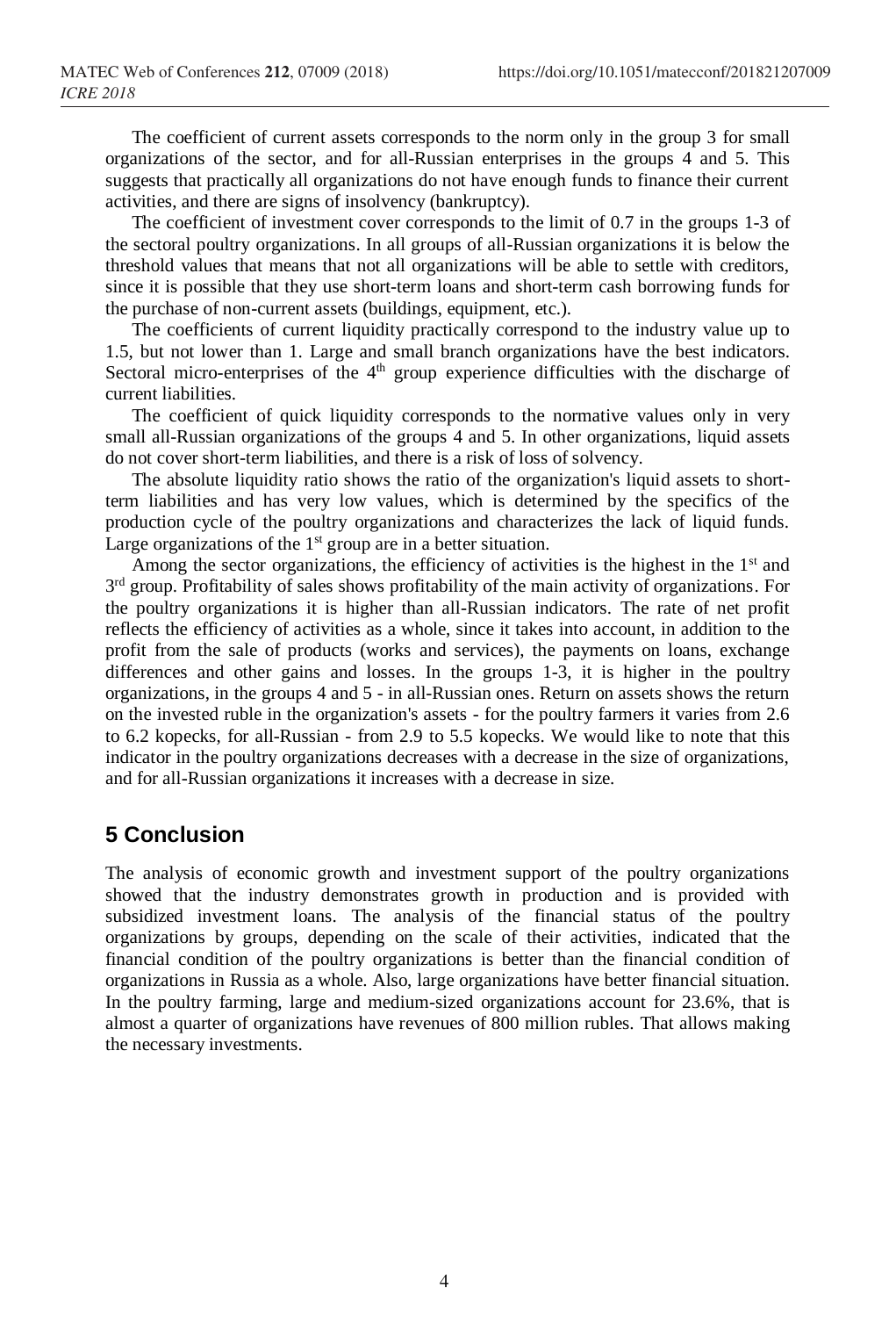# *ICRE 2018*

|                                                                 | Group 1 - large |                 | Group 2 - medium-sized |                   | Group 3 - small |                 | Group 4 - micro- |                 | Group $5$ -nano- |                 |
|-----------------------------------------------------------------|-----------------|-----------------|------------------------|-------------------|-----------------|-----------------|------------------|-----------------|------------------|-----------------|
| Indicators                                                      | enterprises     |                 | enterprises            |                   | enterprises     |                 | enterprises      |                 | enterprise       |                 |
|                                                                 | Sectoral        | All-<br>Russian | Sectoral               | $All-$<br>Russian | Sectoral        | All-<br>Russian | Sectoral         | All-<br>Russian | Sectoral         | All-<br>Russian |
| 1. Financial stability                                          |                 |                 |                        |                   |                 |                 |                  |                 |                  |                 |
| 1.1. The coefficient of<br>autonomy (financial<br>independence) | 0.5             | 0.2             | 0.3                    | 0.1               | 0.5             | 0.1             | 0.2              | 0.2             | 0.3              | 0.3             |
| 1.2. Coefficient of current<br>assets                           | $-0.03$         | 0.04            | $-0.2$                 | 0.04              | 0.2             | 0.04            | $-0.06$          | 0.1             | 0.03             | 0.2             |
| 1.3. Coefficient of<br>investment cover                         | 0.7             | 0.4             | 0.7                    | 0.3               | 0.7             | 0.2             | 0.5              | 0.3             | 0.5              | 0.4             |
| 2. Solvency                                                     |                 |                 |                        |                   |                 |                 |                  |                 |                  |                 |
| 2.1. Coefficient of current<br>liquidity                        | 1.4             | 1.2             | 1.2                    | 1.2               | 1.8             | 1.1             | 1.1              | 1.3             | 1.2              | 1.5             |
| 2.2. Coefficient of quick<br>liquidity                          | 0.7             | 0.9             | 0.4                    | 0.9               | 0.6             | 0.9             | 0.5              |                 | 0.7              | 1.1             |
| 2.3. Absolute liquidity<br>ratio                                | 0.08            | 0.1             | 0.03                   | 0.08              | 0.04            | 0.05            | 0.02             | 0.09            | 0.03             | 0.1             |
| 3. Efficiency of activities                                     |                 |                 |                        |                   |                 |                 |                  |                 |                  |                 |
| 3.1. Profitability of sales,<br>$\%$                            | 7.1             | 3.6             | 4.2                    | 2.4               | 7.4             | 1.5             | 2.5              | 3.1             | 5.4              | 5.8             |
| 3.2. Rate of net profit,%                                       | 5.4             | 1.5             | 3.6                    | 0.9               | 4.2             | 0.7             | 1.1              | 1.6             | 2.9              | 2.7             |
| 3.3. Return on assets,%                                         | 6.2             | 3.6             | 3.7                    | 3.1               | 4.6             | 2.9             | 2.6              | 5.5             | 3.1              | 5.3             |

Table 2. Comparative indicators of the financial state of organizations by the type of activity 01.47 "Breeding of agricultural poultry" depending on the scale of activity.